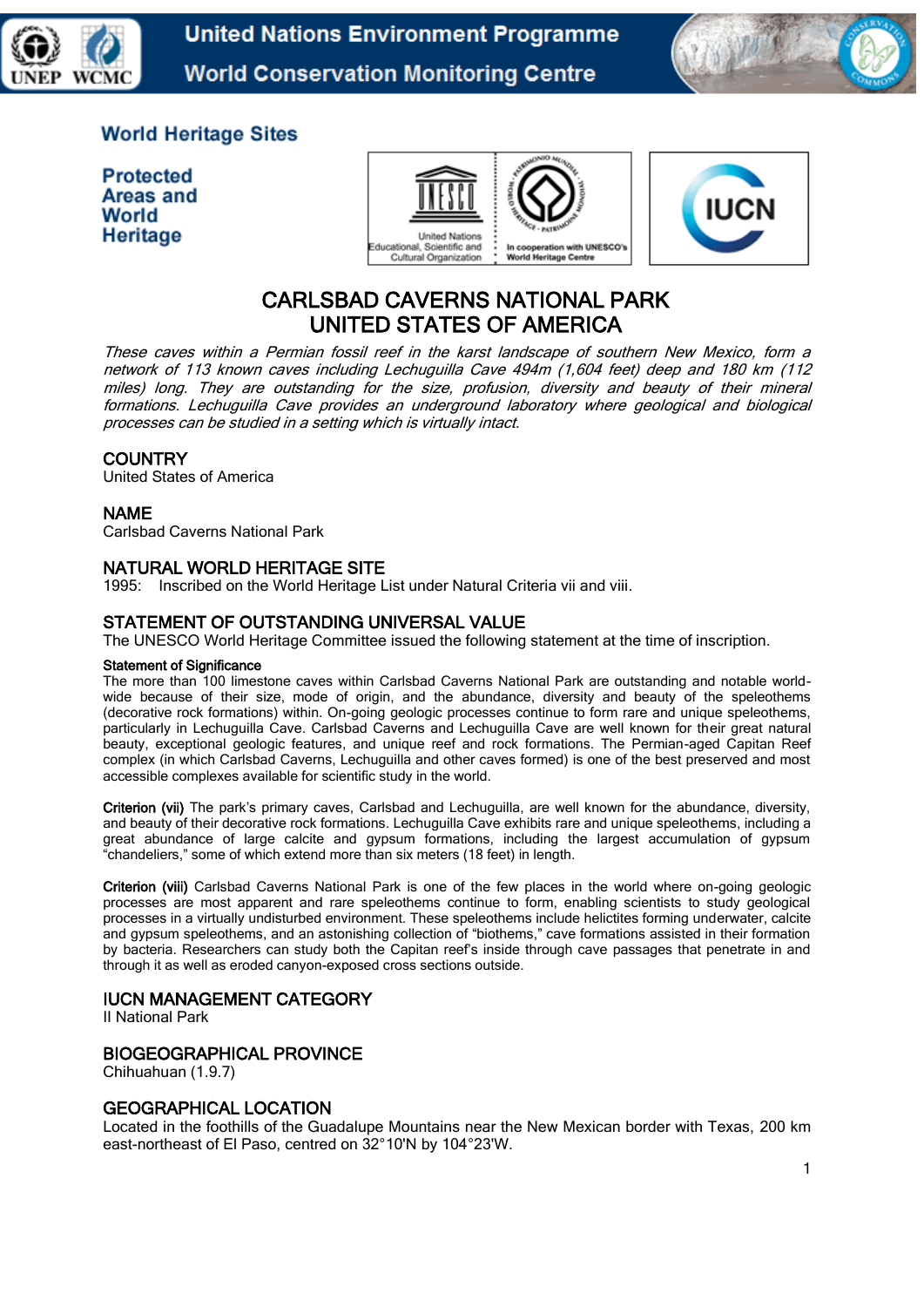## DATES AND HISTORY OF ESTABLISHMENT

- 1898: J. White first discovered and explores the Caves;
- 1923: 291 ha created a National Monument by Presidential Proclamation 1679;
- 1930: Designated a National Park by the U.S. Congress under Public Law 216 with boundaries enlarged;
- 1930-1963: Further boundary adjustments made;
- 1978: 13,406 ha designated as wilderness under Public Law 95-625;
- 1993: 2,541ha of public land along the northern boundary withdrawn from mineral leasing, exploration and development by the Lechuguilla Cave Protection Act, U.S.Congress Public Law 103-169 (USDI-NPS, 1994).

#### LAND TENURE

The Federal government owns 18,788 ha; 137 ha are privately owned. The site is managed by the National Park Service (NPS) of the Department of the Interior.

#### AREA

18,926ha (46,766 acres)

# **ALTITUDE**

1,095m to 1,987m (3,559'-6458''). Greatest depth 318m (1,034 ').

#### PHYSICAL FEATURES

The Park overlies a segment of a 400 km long southwest-trending fossil reef that surrounds the Delaware Basin of southeastern New Mexico and western Texas which was a small reef-fringed inland sea in Permian times 280-250 mya. The reef was subsequently buried and preserved under layers of evaporite salts and sediments and between 65 and 6 mya was uplifted to form the Guadeloupe mountains. Three sections, back reef, main reef and fore reef are still visible, built up mainly of algae and sponges, preserving within their mass a rich diversity of bryozoans, pelecypods, gastropods, cephalopods, echinoderms, brachiopods, fusulinids and trilobites. Several deep canyons eroded in the 750m-thick limestone Capitan reef reveal cross-sections of other formations which are also exposed within the extensive cave system. The most notable example is found in Lechuguilla Cave (discovered only in 1986) where five are identifiable: the Yates, Seven Rivers, Queen, Capitan Reef and Goat Seep formations.

Unlike most caves which are produced by carbonic acid dissolution, the Caverns developed as hydrogen sulphide gas from underlying oil and gas deposits seeped upwards and combined with fresh water to form sulphuric acid which eroded the limestone into unusually large chambers. Gypsum, a byproduct of this process, has been deposited in a variety of forms throughout many of the caves, ranging from thin crusts to beds more than 30m (98.4') thick. Carlsbad Cavern with its large entrance and many miles of passages dropping over 310m (1,000') is the largest of the 113 known caves within the Park. Lechuguilla Cave is not only the deepest at 494m (1,604 feet) and longest at 193 km (121 miles), but contains the largest collection of hydromagnesite balloon-like formations, subaqueous helictite formations and calcite speleothems. The number and quality of the stalactites, stalagmites, draperies, columns, soda straws, and sulphate mineral deposits found throughout the caves is outstanding (USDI-NPS, 1994).

#### CLIMATE

The Park has a semiarid, continental climate with cool winters and occasional snow and ice storms, windy springs and warm to hot summers. The mean annual temperature is 19°C (66°F), the average annual maximum is 23 $^{\circ}$ C (74 $^{\circ}$ F) and the average annual minimum is 10 $^{\circ}$ C (50 $^{\circ}$ F). The average annual rainfall is 366mm (14.3in) with a monsoon season from July through September when violent thunderstorms drop much of the annual rainfall.

The interior climate of the Cavern network is complex and is only stable far from the entrance. The main portion (the Main Corridor, Big Room and Lower Cave) is a cold trap in winter when cold and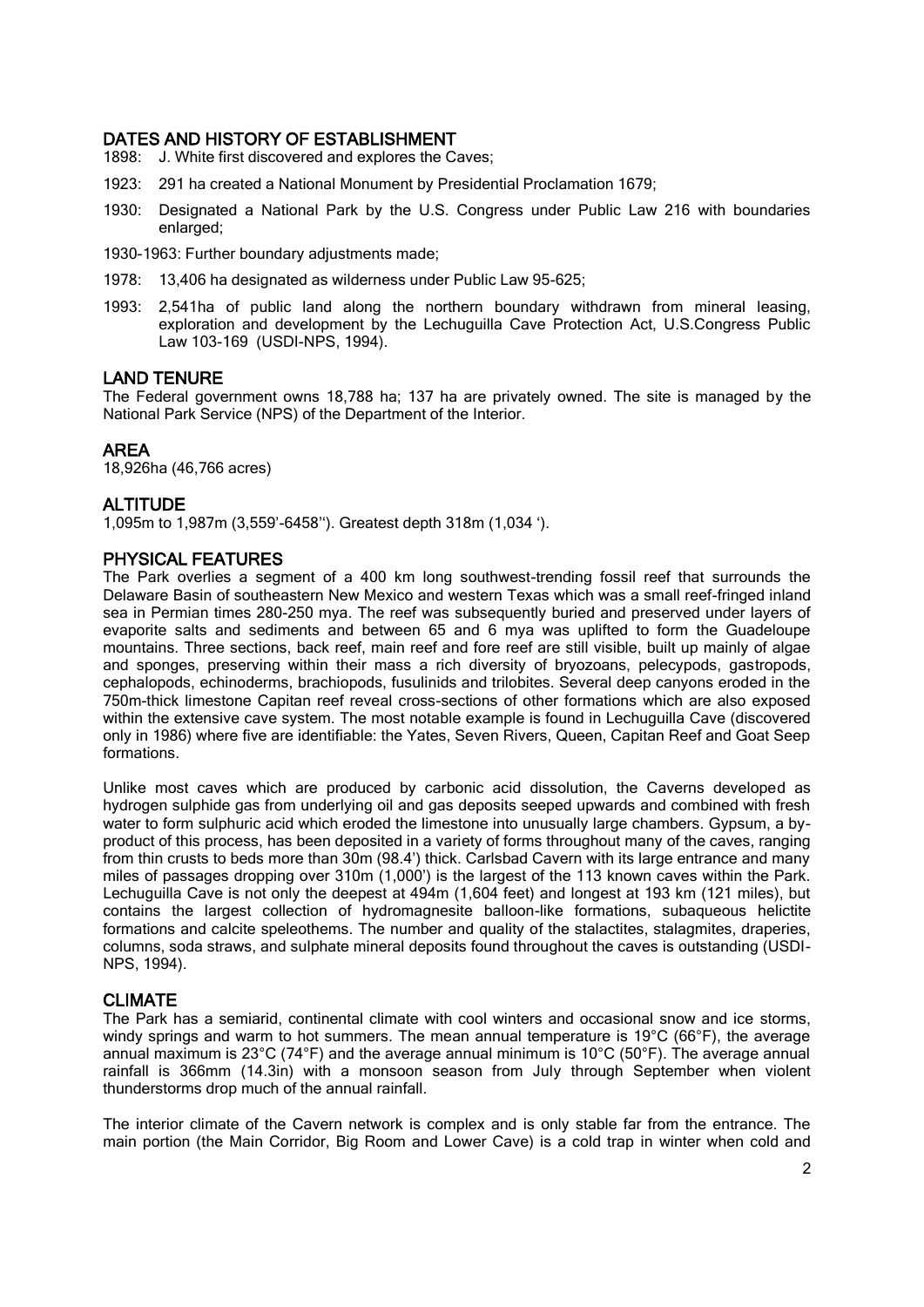usually dry air flows down from its mouth forcing warmer moist air up to the ceiling and out. Over time this has cooled the Big Room to an average of 56°F (13.3°C). The relative humidity there drops to 87.5% during winter but remains around 100% during summer when there is less airflow exchange. The climate at the cave's lowest points remains a more constant 68°F (20°C) with closer to 100% relative humidity. This is the case with Lechuguilla Cave, which is extremely large and deep with only one very small entrance, though it has subtle variations that cannot easily be explained.

## **VEGETATION**

The Park lies at the intersection of the southern Rocky Mountain, northern Chihuahuan Desert, and southwestern Great Plains biogeographic provinces and is one of the few protected parts of the northern Chihuahuan Desert, the largest and wettest of the North American desert ecosystems, which is predominantly a shrub desert without the large cacti and trees of the Sonoran Desert. It supports a diverse ecosystem, with habitat for many plants and animals at the geographic limits of their range. The lechuguilla Agave lechuguilla is the commonest indicator of Chihuahuan conditions. The Park's primary vegetation is a variety of grasslands and desert shrublands with scattered woodlands at higher elevations where the ponderosa pine Pinus ponderosa reaches its extreme eastern limit. The Park's list of vascular plants includes more than 900 species and subspecies.

The flora is typical of the northern portion of the Chihuahuan Desert. Species range from droughtresistant shrubs such as creosote bush *Larrea tridentata* and prickly pear *Opuntia* spp., sotol Dasilyrion wheeleri and Agave spp. to walnut Juglans spp., hackberry Celtis spp., oak Quercus spp. and soapberry trees Sapindus spp. in the richer soil of the canyons. Coniferous forest with twoneedle pinyon Pinus edulis, checkerbark and redberry junipers Juniperus deppeana and J. pinchotii is found at higher elevations. The park also contains the following four globally threatened plants: shining coral root Hexalectris nitida, Sneed's pincushion cactus Escobaria sneedii, Lee pincushion cactus E. leei and Lloyd's hedgehog cactus *Echinocereus lloydii*. Other plants include giant helleborine orchid *Epipactis* gigantea, button cactus Epithelantha micromeris, Guadalupe jewelflower Streptanthus sparsiflorus, Havard's gumweed *Grindelia havardii* and resurrection plant *Selaginella pilifera*. A total of 94 fungi species from over 30 genera have been identified from Lechuguilla Cave, and many other species from other caves.

# FAUNA

The deserts of the Southwest contain some of the greatest diversity of animals in the United States and the Park itself has a diversity of habitats, including permanent flowing water at Rattlesnake Springs. 67 mammals, 357 birds and 45 reptile and 9 amphibian species are recorded and 28 more species of reptiles and amphibians are tentatively identified; also 5 fish and at least 600 insect species (NPS, 2007). Of the 17 bat species, the seasonal breeding colony of Mexican free-tailed bat Tadarida [brasiliensis](http://quin.unep-wcmc.org/isdb/Taxonomy/tax-gs-search2.cfm?GenName=Tadarida&SpcName=brasiliensis) mexicana is the most notable: its population is about a million bats which pour out to forage in the evenings. Other mammals include black footed ferret *Mustela nigripes* (EN: extinct in the wild but reintroduced), occasional western spotted skunk *Spilogale gracilis leucoparia* and American black bear Ursus americanus amblyceps, grey fox [Urocyon cinereoargenteus](http://quin.unep-wcmc.org/isdb/Taxonomy/tax-gs-search2.cfm?GenName=Urocyon&SpcName=cinereoargenteus), coyote [Canis latrans](http://quin.unep-wcmc.org/isdb/Taxonomy/tax-gs-search2.cfm?GenName=Canis&SpcName=latrans), bobcat Lynx rufus texensis and occasionally puma Puma [concolor](http://quin.unep-wcmc.org/isdb/Taxonomy/tax-gs-search2.cfm?GenName=Felis&SpcName=concolor) cougar, javelina or collared peccary Pecari tajacu angulatus (reintroduced), pronghorn antelope Antilocapra americana (reintroduced), and mule deer [Odocoileus hemionus](http://quin.unep-wcmc.org/isdb/Taxonomy/tax-gs-search2.cfm?GenName=Odocoileus&SpcName=hemionus) crooki. There are two non-native introductions or escapees, Rocky Mountain elk Cervus elaphus and Barbary sheep Ammotragus lervia (VU). Merriam's elk Cervus merriami became extinct around the turn of the century, and desert bighorn sheep Ovis canadensis nelsoni were extirpated from the Park in the 1960s. Five other species may have been extirpated since European settlement.

The avifauna includes golden eagle [Aquila chrysaetos](http://quin.unep-wcmc.org/isdb/Taxonomy/tax-gs-search2.cfm?GenName=Aquila&SpcName=chrysaetos), bald eagle [Haliaeetus leucocephalus](http://quin.unep-wcmc.org/isdb/Taxonomy/tax-gs-search2.cfm?GenName=Haliaeetus&SpcName=leucocephalus), scaled quail [Callipepla squamata](http://quin.unep-wcmc.org/isdb/Taxonomy/tax-gs-search2.cfm?GenName=Callipepla&SpcName=squamata), Mexican spotted owl Strix occidentalis lucida, great horned owl Bubo [virginianus](http://quin.unep-wcmc.org/isdb/Taxonomy/tax-gs-search2.cfm?GenName=Bubo&SpcName=virginianus), roadrunner [Geococcyx californina](http://quin.unep-wcmc.org/isdb/Taxonomy/tax-gs-search2.cfm?GenName=Geococcyx&SpcName=californina), loggerhead shrike [Lanius ludovicianus](http://quin.unep-wcmc.org/isdb/Taxonomy/tax-gs-search2.cfm?GenName=Lanius&SpcName=ludovicianus), and cave swallow Petrochelidon fulva of which the Cavern Natural Entrance has the largest colony in the northern hemisphere which breeds there in the summer. Rattlesnake Springs, a rare desert wooded riparian area, has been designated an Important Bird Area (IBA) by the National Audubon Society, and draws birders from around the world to see some of the more than 300 species that have been noted there. Of the reptiles, several of which are at the edge of their range, three species of rattlesnake Crotalus spp. are known to occur (USDI-NPS, 1994). An invertebrate inventory is available (USDI-NPS, 1994).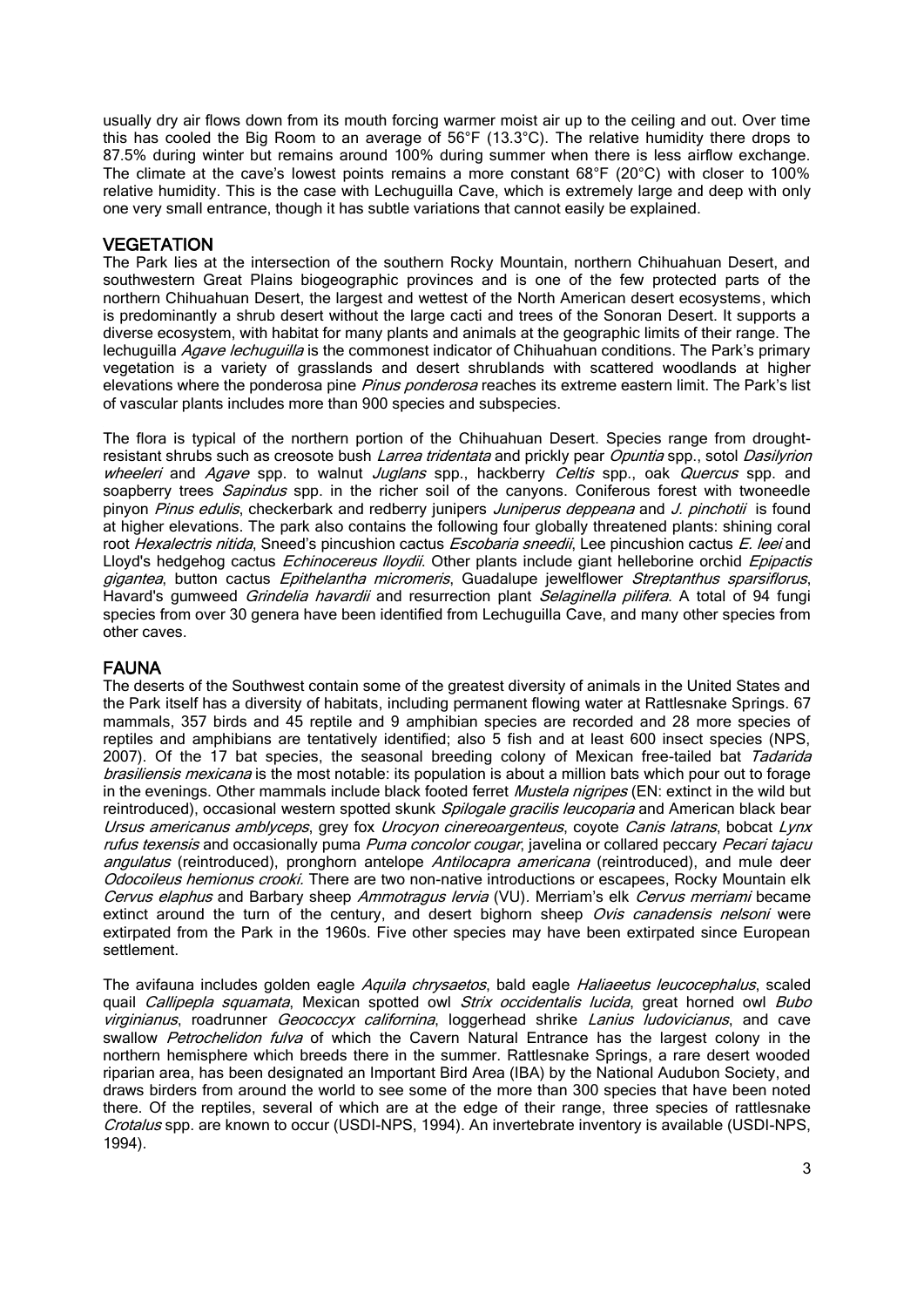# CONSERVATION VALUE

The Park preserves physical and biological formations of great aesthetic and scientific value in one of the few protected parts of the northern Chihuahuan Desert. It has the largest cave chamber in North America in the Big Room, and Lechuguilla cave is the deepest and third longest limestone cave in the country. There are in the deep cave of Slaughter Canyon over 500 Archaic period Indian pictographs spanning at least three cultural periods, and pottery shards and artefacts from later Indian eras have been found throughout the Park, alongside the remains of an extinct Pleistocene fauna (USDI-NPS, 1994). The Park lies within a WWF Global 200 Freshwater Eco-region and is an Audubon-designated Important Bird Area.

# CULTURAL HERITAGE

Human occupation of the Guadelupe Mountains began with the arrival of a Palaeo-Indian hunting people around 14-12,000 B.C who left a stone scraper and two spear points of a Midland-style Palaeo-Indian projectile of some 10,000 years ago. These were followed by Archaic hunter-gatherers who settled in the region between 8000 BC and 1200 BC and by the Anazasi Basketmaker culture which left over 500 pictographs from three cultural periods in several caves, including the profusely decorated Painted Grotto, Upper Painted Grotto and Slaughter Canyon Cave. Pottery sherds, cooking ring sites and stone grinding tools, found at several of the Park's 125 archaeological sites, indicate that Indians living in the mountain region were influenced by other cultures such as the Jornado Mogollon to the west. In 1400 the Mescalero Apache settled the area just prior to the arrival of the Spanish who claimed the area between the 16th and 18th centuries. In 1821 Mexico took over the area until 1850 when the New Mexico Territory of the U.S.A. was established. During the first quarter of the 20th century a small bat-guano industry existed near the cave mouths (USDI-NPS, 1994).

# LOCAL HUMAN POPULATION

The land surrounding the Park's boundaries is now primarily used for ranching. However, oil and gas prospecting is likely to draw nearer to the area of the caves (NPS,2006).

## VISITORS AND VISITOR FACILITIES

Carlsbad Caverns have been attracting visitors since the 1880s. In 1994, approximately half of the Park's 617,087 visitors came during June, July and August (J. Thorsell, pers. comm., 1995) and the caves in 2007 draw more than 500,000 visitors a year (NPS). Present facilities include a visitor centre, parking, amphitheatres, picnic facilities, back-country camping and hiking trails. There are self-guided tours of the 8.2-acre Big Room and the Natural Entrance, and year-round guided tours of varying difficulty including crawls through narrow passageways in the Hall of the White Giant and Spider Cave. An unusual draw is the mass evening exodus of a million Mexican free-tail bats. The Park is accessible from U.S. Highway 62/180.

#### SCIENTIFIC RESEARCH AND FACILITIES

Geologists have been studying the fossil reef for many years and the cave passages and canyons are constantly being surveyed, mapped and monitored. Recent biological research in Lechuguilla Cave led to the discovery of unusual micro-organisms in pools, hydroaerosols in the cave air, and suspected lithotrophic bacteria which may derive metabolic energy from sulphur, manganese, and iron and ecosystems dependent upon these autotrophic bacteria (Davis et al., 1990; Cunningham, 1991; Northup et al., 2000a, b). Ongoing research is looking into potential medical applications of these micro-organisms. The publication Research in Carlsbad Caverns National Park (1997) listed topics such as the relevance of cave bacteria to putative life on Mars, cave microbial life and climate, contamination from the ground facilities overhead, bat skeletons and wildlife on the surface. The discovery of the world's largest and most diverse collection of bacterially assisted speleothems found in Lechuguilla cave prompted calls for the establishment of a cave research institution which was founded in Carlsbad in 1998 as the National Cave and Karst Research Institute of the NPS. Scientists from all over the world visit the Park every year to study the structure and fauna of the reef. The caves are extremely well documented by scientific papers, books, newsletters and brochures. The archives in the Park museum contain about 1,000,000 cultural resource specimens and a herbarium containing approximately 1,200 vascular plant specimens.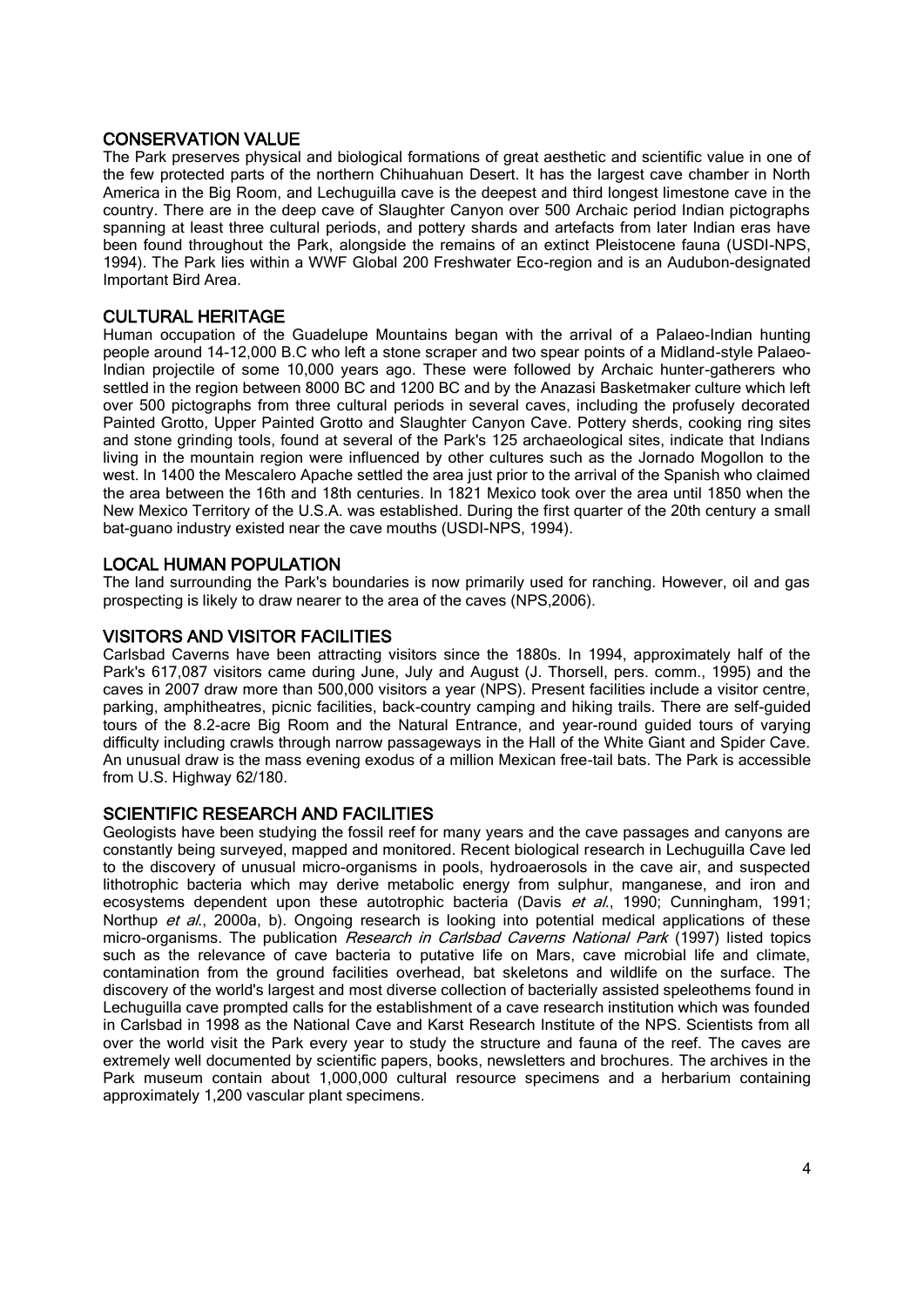## MANAGEMENT

The Park has two districts on the National Register of Historic Places: the Cavern Historic District and the Rattlesnake Springs Historic District. It is administered by the National Park Service and on-site management is the responsibility of the Superintendent. Each cave has been classified in one of six management categories. Category I covers highly developed caves such as those parts of the Caverns which provide visitors with maximum comfort and convenience: also minimally developed caves which provide relatively easy access with minimal modification of cave resources. Categories II to VI range from undeveloped caves which can only be visited with a National Park Service trip leader, to caves closed to use as they contain paleontological, archaeological or other resources of special scentific value. Many park caves are preserved and managed in a nearly pristine state to facilitate research. Guided tours rather than self-guided tours, have been introduced in the most delicate and fragile areas, to reduce human impact on the caves, and the use of security alarms to detect off-trail movement. There is also much increased ranger presence during the tourist season. The NPS completed a detailed General Management Plan in 1996 and planned to acquire the park land still in private hands (USDI-NPS, 1993).

# MANAGEMENT CONSTRAINTS

During the first 25 years of this century, the entrance chambers of some of the caves were mined for bat guano but adverse effects were minimal since it was a small operation using mostly hand held tools. Current disturbances include permanent damage to speleothems which are often either broken or become dulled from dirt and repeated touching; graffiti, wondering off-trail, the accumulation of lint and organic litter which causes increased bacterial growth, and the pollution of cave pools by coins and other litter. The use of lighting for tourism has led to the growth of algae, moss, fungi and vascular plants in some places. The atmospheric moisture content has been greatly disrupted through the use of elevator shafts. McLean (1971) reported that each year approximately 100,000 litres of water are lost from the caves in this way.

A decline in the bat population has been associated with the former use of DDT which has been found in residual quantities in surrounding agricultural land and continues to be used in Mexico, where the bats overwinter. The colony is also affected by attempts to eradicate them in Mexico, where bats are perceived to be a threat to humans and other animals. The Park's northern, southern and eastern boundaries were threatened by oil and gas exploration and the construction of transmission and storage facilities by the Bureau of Land Reclamation, prohibited by law since 1993 but still a potential source of contamination. Grazing by trespassing livestock, invasion by exotic barbary sheep and puma hunting have also occurred (USDI-NPS, 1994).

#### **STAFF**

There were 85 permanent and 40 temporary employees in 1994 (USDI-NPS, 1994).

# BUDGET

The operating budget for the 1995 fiscal year was \$4 million (J. Thorsell, pers. comm., 1995).

# LOCAL ADDRESSES

Superintendent, Carlsbad Caverns National Park, 3225 National Parks Highway, Carlsbad, New Mexico 88220, USA.

National Cave and Karst Research Institute, 1400 Commerce Dr.,Carlsbad, NM 88220 USA.

United States Department of the Interior, National Park Service, 18th and C Street N.W., P.O. Box 37127, Washington, D.C. 20013-7127, USA

#### **REFERENCES**

The principal source for the above information was the original nomination for World Heritage status.

Boston, P. et al. (2001). Cave biosignature suites: Microbes, minerals and Mars. Astrobiology Journal 1 (1): 25-55.

Burgess, T. & Northington, D. (1981). Plants of the Guadalupe Mountains and Carlsbad Caverns National Parks: An Annotated Checklist.